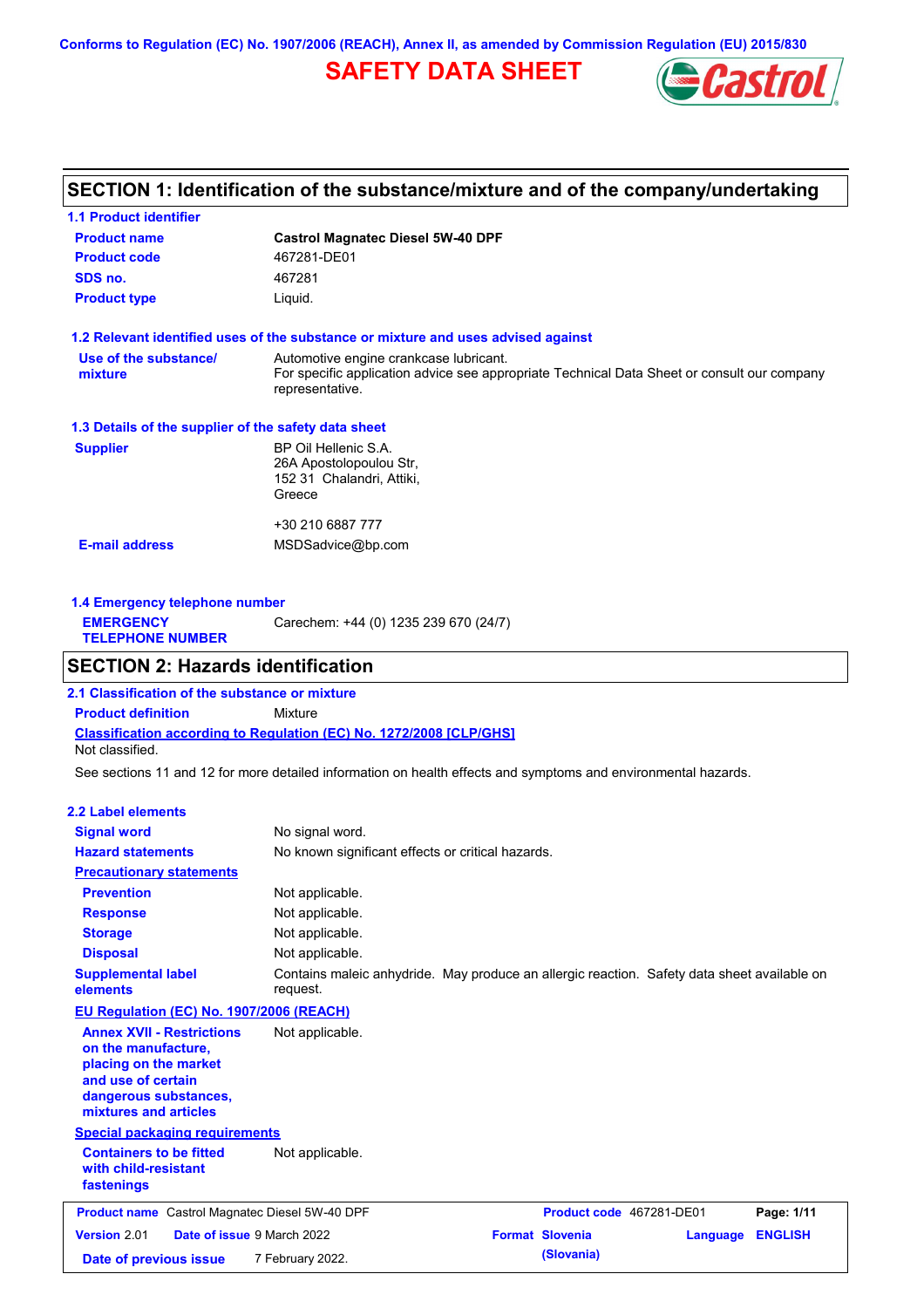# **SECTION 2: Hazards identification**

| <b>Tactile warning of danger</b>                                                                                         | Not applicable.                                                                                                                                                                                                          |
|--------------------------------------------------------------------------------------------------------------------------|--------------------------------------------------------------------------------------------------------------------------------------------------------------------------------------------------------------------------|
| 2.3 Other hazards                                                                                                        |                                                                                                                                                                                                                          |
| <b>Results of PBT and vPvB</b><br>assessment                                                                             | Product does not meet the criteria for PBT or vPvB according to Regulation (EC) No. 1907/2006,<br>Annex XIII.                                                                                                            |
| <b>Product meets the criteria</b><br>for PBT or vPvB according<br>to Regulation (EC) No.<br><b>1907/2006, Annex XIII</b> | This mixture does not contain any substances that are assessed to be a PBT or a vPvB.                                                                                                                                    |
| Other hazards which do<br>not result in classification                                                                   | Defatting to the skin.<br>USED ENGINE OILS<br>Used engine oil may contain hazardous components which have the potential to cause skin<br>cancer.<br>See Toxicological Information, section 11 of this Safety Data Sheet. |

### **SECTION 3: Composition/information on ingredients**

| <b>3.2 Mixtures</b>       |  |
|---------------------------|--|
| <b>Product definition</b> |  |

Mixture

Highly refined base oil (IP 346 DMSO extract < 3%). Proprietary performance additives.

| <b>Product/ingredient</b><br>name                              | <b>Identifiers</b>                                                                   | %         | <b>Regulation (EC) No.</b><br>1272/2008 [CLP]                                                                                                                                    | <b>Type</b> |
|----------------------------------------------------------------|--------------------------------------------------------------------------------------|-----------|----------------------------------------------------------------------------------------------------------------------------------------------------------------------------------|-------------|
| Distillates (petroleum), hydrotreated<br>heavy paraffinic      | REACH #: 01-2119484627-25<br>EC: 265-157-1<br>CAS: 64742-54-7<br>Index: 649-467-00-8 | ≥25 - ≤50 | Asp. Tox. 1, H304                                                                                                                                                                | $[1]$       |
| Benzene, ethenyl-, polymer with<br>1,3-butadiene, hydrogenated | CAS: 66070-58-4                                                                      | ≤3        | Aquatic Chronic 4, H413                                                                                                                                                          | $[1]$       |
| maleic anhydride                                               | REACH #: 01-2119472428-31<br>EC: 203-571-6<br>CAS: 108-31-6<br>Index: 607-096-00-9   | < 0.001   | Acute Tox. 4, H302<br>Skin Corr. 1B, H314<br>Eye Dam. 1, H318<br>Resp. Sens. 1, H334<br>Skin Sens. 1A, H317<br>STOT RE 1, H372<br>(respiratory system)<br>(inhalation)<br>EUH071 | [1] [2]     |

#### **See Section 16 for the full text of the H statements declared above.**

Type

[1] Substance classified with a health or environmental hazard

[2] Substance with a workplace exposure limit

[3] Substance meets the criteria for PBT according to Regulation (EC) No. 1907/2006, Annex XIII

[4] Substance meets the criteria for vPvB according to Regulation (EC) No. 1907/2006, Annex XIII

**Date of previous issue (Slovania)** 7 February 2022.

[5] Substance of equivalent concern

[6] Additional disclosure due to company policy

Occupational exposure limits, if available, are listed in Section 8.

### **SECTION 4: First aid measures**

| 4.1 Description of first aid measures                 |                                                      |                                                                                                                                                                                                                                                     |          |                |
|-------------------------------------------------------|------------------------------------------------------|-----------------------------------------------------------------------------------------------------------------------------------------------------------------------------------------------------------------------------------------------------|----------|----------------|
| Eye contact                                           | contact lenses. Get medical attention.               | In case of contact, immediately flush eyes with plenty of water for at least 15 minutes. Eyelids<br>should be held away from the eyeball to ensure thorough rinsing. Check for and remove any                                                       |          |                |
| <b>Skin contact</b>                                   | reuse. Get medical attention if irritation develops. | Wash skin thoroughly with soap and water or use recognised skin cleanser. Remove<br>contaminated clothing and shoes. Wash clothing before reuse. Clean shoes thoroughly before                                                                      |          |                |
| <b>Inhalation</b>                                     |                                                      | If inhaled, remove to fresh air. In case of inhalation of decomposition products in a fire,<br>symptoms may be delayed. The exposed person may need to be kept under medical<br>surveillance for 48 hours. Get medical attention if symptoms occur. |          |                |
| <b>Ingestion</b>                                      | symptoms occur.                                      | Do not induce vomiting unless directed to do so by medical personnel. Get medical attention if                                                                                                                                                      |          |                |
| <b>Protection of first-aiders</b>                     |                                                      | No action shall be taken involving any personal risk or without suitable training.                                                                                                                                                                  |          |                |
| <b>Product name</b> Castrol Magnatec Diesel 5W-40 DPF |                                                      | Product code 467281-DE01                                                                                                                                                                                                                            |          | Page: 2/11     |
| <b>Version 2.01</b>                                   | <b>Date of issue 9 March 2022</b>                    | <b>Format Slovenia</b>                                                                                                                                                                                                                              | Language | <b>ENGLISH</b> |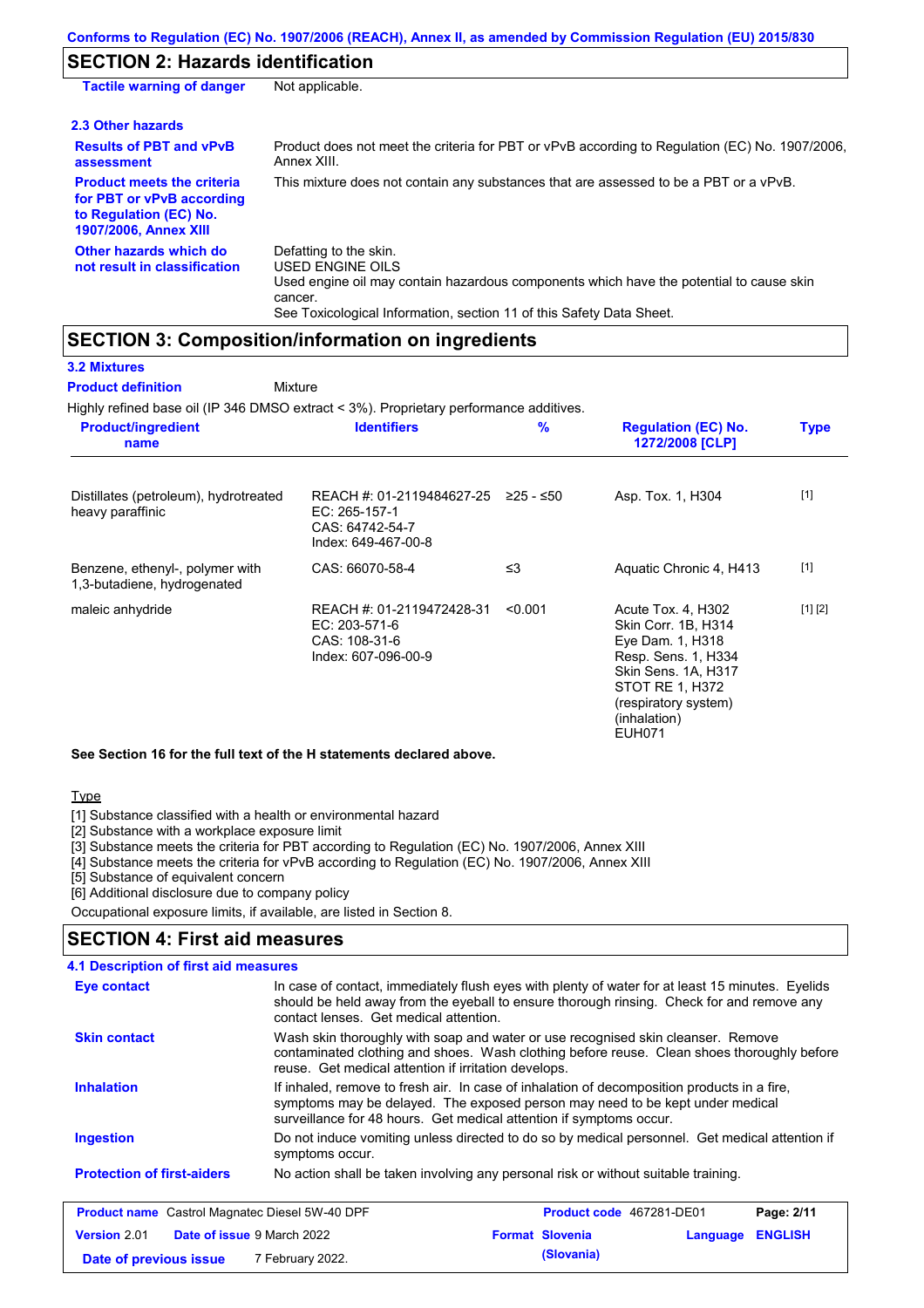### **SECTION 4: First aid measures**

#### **4.2 Most important symptoms and effects, both acute and delayed**

See Section 11 for more detailed information on health effects and symptoms.

| <b>Potential acute health effects</b> |                                                                                                                     |
|---------------------------------------|---------------------------------------------------------------------------------------------------------------------|
| <b>Inhalation</b>                     | Exposure to decomposition products may cause a health hazard. Serious effects may be<br>delayed following exposure. |
| <b>Ingestion</b>                      | No known significant effects or critical hazards.                                                                   |
| <b>Skin contact</b>                   | Defatting to the skin. May cause skin dryness and irritation.                                                       |
| Eye contact                           | No known significant effects or critical hazards.                                                                   |
|                                       | Delayed and immediate effects as well as chronic effects from short and long-term exposure                          |
| <b>Inhalation</b>                     | Overexposure to the inhalation of airborne droplets or aerosols may cause irritation of the<br>respiratory tract.   |
| <b>Ingestion</b>                      | Ingestion of large quantities may cause nausea and diarrhoea.                                                       |
| <b>Skin contact</b>                   | Prolonged or repeated contact can defat the skin and lead to irritation and/or dermatitis.                          |
| Eye contact                           | Potential risk of transient stinging or redness if accidental eye contact occurs.                                   |
|                                       |                                                                                                                     |
|                                       |                                                                                                                     |

**4.3 Indication of any immediate medical attention and special treatment needed**

**Notes to physician** Treatment should in general be symptomatic and directed to relieving any effects. In case of inhalation of decomposition products in a fire, symptoms may be delayed. The exposed person may need to be kept under medical surveillance for 48 hours.

### **SECTION 5: Firefighting measures**

| 5.1 Extinguishing media                                   |                                                                                                                                                                                                                                                                                                                                                                   |
|-----------------------------------------------------------|-------------------------------------------------------------------------------------------------------------------------------------------------------------------------------------------------------------------------------------------------------------------------------------------------------------------------------------------------------------------|
| <b>Suitable extinguishing</b><br>media                    | In case of fire, use foam, dry chemical or carbon dioxide extinguisher or spray.                                                                                                                                                                                                                                                                                  |
| <b>Unsuitable extinguishing</b><br>media                  | Do not use water jet. The use of a water jet may cause the fire to spread by splashing the<br>burning product.                                                                                                                                                                                                                                                    |
| 5.2 Special hazards arising from the substance or mixture |                                                                                                                                                                                                                                                                                                                                                                   |
| <b>Hazards from the</b><br>substance or mixture           | In a fire or if heated, a pressure increase will occur and the container may burst.                                                                                                                                                                                                                                                                               |
| <b>Hazardous combustion</b><br>products                   | Combustion products may include the following:<br>carbon oxides (CO, CO <sub>2</sub> ) (carbon monoxide, carbon dioxide)<br>nitrogen oxides (NO, NO <sub>2</sub> etc.)                                                                                                                                                                                            |
| 5.3 Advice for firefighters                               |                                                                                                                                                                                                                                                                                                                                                                   |
| <b>Special precautions for</b><br>fire-fighters           | No action shall be taken involving any personal risk or without suitable training. Promptly<br>isolate the scene by removing all persons from the vicinity of the incident if there is a fire.                                                                                                                                                                    |
| <b>Special protective</b><br>equipment for fire-fighters  | Fire-fighters should wear appropriate protective equipment and self-contained breathing<br>apparatus (SCBA) with a full face-piece operated in positive pressure mode. Clothing for fire-<br>fighters (including helmets, protective boots and gloves) conforming to European standard EN<br>469 will provide a basic level of protection for chemical incidents. |

### **SECTION 6: Accidental release measures**

|                                         | 6.1 Personal precautions, protective equipment and emergency procedures                                                                                                                                                                                                                                                             |
|-----------------------------------------|-------------------------------------------------------------------------------------------------------------------------------------------------------------------------------------------------------------------------------------------------------------------------------------------------------------------------------------|
| For non-emergency<br>personnel          | No action shall be taken involving any personal risk or without suitable training. Evacuate<br>surrounding areas. Keep unnecessary and unprotected personnel from entering. Do not touch<br>or walk through spilt material. Floors may be slippery; use care to avoid falling. Put on<br>appropriate personal protective equipment. |
| For emergency responders                | If specialised clothing is required to deal with the spillage, take note of any information in<br>Section 8 on suitable and unsuitable materials. See also the information in "For non-<br>emergency personnel".                                                                                                                    |
| <b>6.2 Environmental</b><br>precautions | Avoid dispersal of spilt material and runoff and contact with soil, waterways, drains and sewers.<br>Inform the relevant authorities if the product has caused environmental pollution (sewers,<br>waterways, soil or air).                                                                                                         |

#### **6.3 Methods and material for containment and cleaning up**

| <b>Small spill</b> |  |
|--------------------|--|
|                    |  |

Stop leak if without risk. Move containers from spill area. Absorb with an inert material and place in an appropriate waste disposal container. Dispose of via a licensed waste disposal contractor.

| <b>Product name</b> Castrol Magnatec Diesel 5W-40 DPF |  | Product code 467281-DE01          |  | Page: 3/11             |                         |  |
|-------------------------------------------------------|--|-----------------------------------|--|------------------------|-------------------------|--|
| Version 2.01                                          |  | <b>Date of issue 9 March 2022</b> |  | <b>Format Slovenia</b> | <b>Language ENGLISH</b> |  |
| Date of previous issue                                |  | 7 February 2022.                  |  | (Slovania)             |                         |  |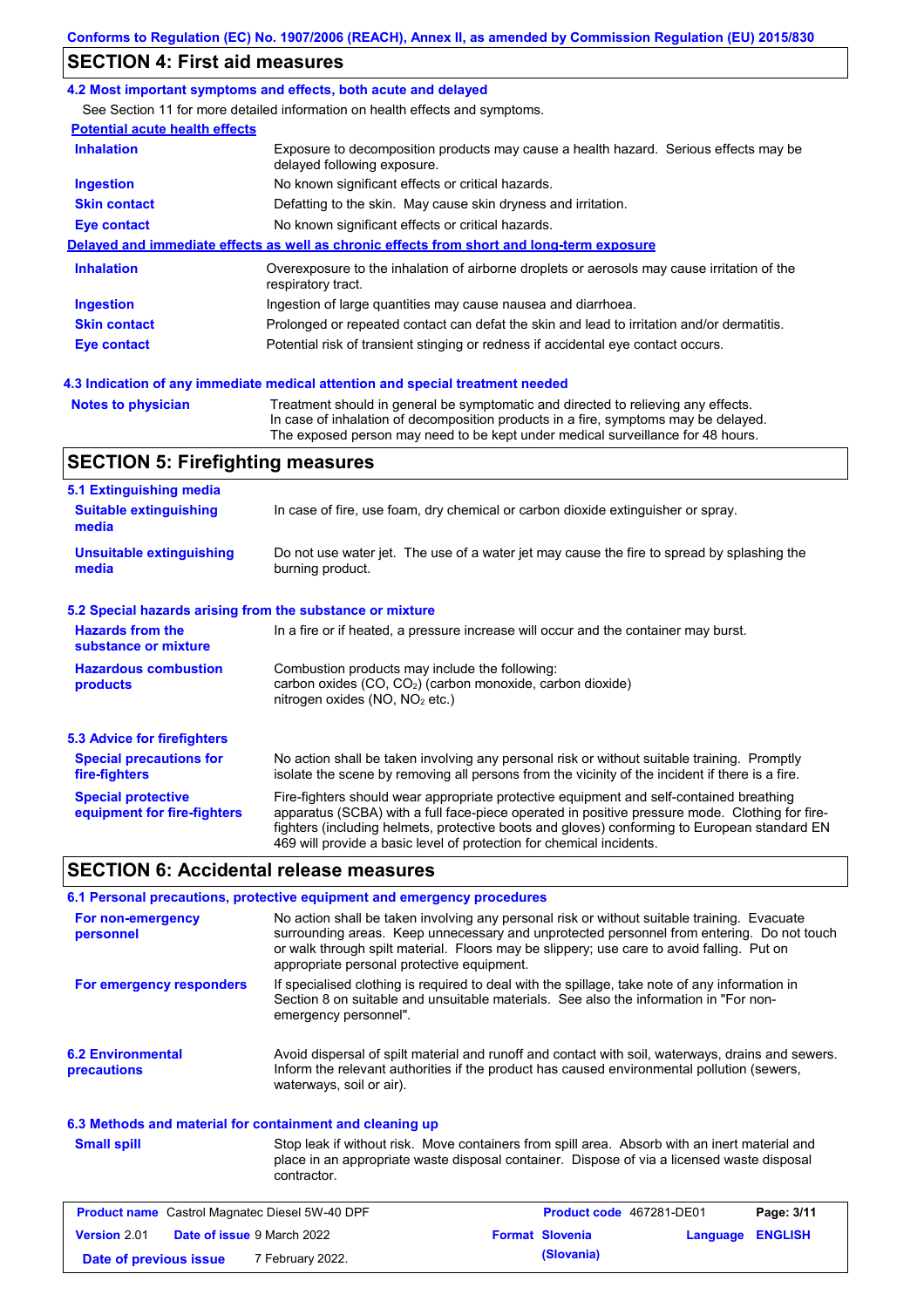### **SECTION 6: Accidental release measures**

| Large spill                               | Stop leak if without risk. Move containers from spill area. Prevent entry into sewers, water<br>courses, basements or confined areas. Contain and collect spillage with non-combustible,<br>absorbent material e.g. sand, earth, vermiculite or diatomaceous earth and place in container<br>for disposal according to local regulations. Dispose of via a licensed waste disposal contractor. |
|-------------------------------------------|------------------------------------------------------------------------------------------------------------------------------------------------------------------------------------------------------------------------------------------------------------------------------------------------------------------------------------------------------------------------------------------------|
| 6.4 Reference to other<br><b>sections</b> | See Section 1 for emergency contact information.<br>See Section 5 for firefighting measures.<br>See Section 8 for information on appropriate personal protective equipment.<br>See Section 12 for environmental precautions.<br>See Section 13 for additional waste treatment information.                                                                                                     |

### **SECTION 7: Handling and storage**

| 7.1 Precautions for safe handling                                                    |                                                                                                                                                                                                                                                                                                                                                                                                                                                                                          |
|--------------------------------------------------------------------------------------|------------------------------------------------------------------------------------------------------------------------------------------------------------------------------------------------------------------------------------------------------------------------------------------------------------------------------------------------------------------------------------------------------------------------------------------------------------------------------------------|
| <b>Protective measures</b>                                                           | Put on appropriate personal protective equipment.                                                                                                                                                                                                                                                                                                                                                                                                                                        |
| <b>Advice on general</b><br>occupational hygiene                                     | Eating, drinking and smoking should be prohibited in areas where this material is handled,<br>stored and processed. Wash thoroughly after handling. Remove contaminated clothing and<br>protective equipment before entering eating areas. See also Section 8 for additional<br>information on hygiene measures.                                                                                                                                                                         |
| <b>7.2 Conditions for safe</b><br>storage, including any<br><i>incompatibilities</i> | Store in accordance with local requlations. Store in a dry, cool and well-ventilated area, away<br>from incompatible materials (see Section 10). Keep away from heat and direct sunlight. Keep<br>container tightly closed and sealed until ready for use. Containers that have been opened must<br>be carefully resealed and kept upright to prevent leakage. Store and use only in equipment/<br>containers designed for use with this product. Do not store in unlabelled containers. |
| <b>Not suitable</b>                                                                  | Prolonged exposure to elevated temperature.                                                                                                                                                                                                                                                                                                                                                                                                                                              |
| 7.3 Specific end use(s)                                                              |                                                                                                                                                                                                                                                                                                                                                                                                                                                                                          |
| <b>Recommendations</b>                                                               | See section 1.2 and Exposure scenarios in annex, if applicable.                                                                                                                                                                                                                                                                                                                                                                                                                          |

### **SECTION 8: Exposure controls/personal protection**

### **8.1 Control parameters**

**Occupational exposure limits**

| <b>Product/ingredient name</b> | <b>Exposure limit values</b>                                                                                          |  |  |  |  |
|--------------------------------|-----------------------------------------------------------------------------------------------------------------------|--|--|--|--|
| maleic anhydride               | Regulation on protection of workers from the risks related to                                                         |  |  |  |  |
|                                | exposure to chemical substances at work (Slovenia).                                                                   |  |  |  |  |
|                                | TWA: 0.41 mg/m <sup>3</sup> 8 hours. Issued/Revised: 6/2019                                                           |  |  |  |  |
|                                | TWA: 0.1 ppm 8 hours. Issued/Revised: 6/2019                                                                          |  |  |  |  |
|                                | KTV: 0.41 mg/m <sup>3</sup> , 4 times per shift, 15 minutes. Issued/Revised: 6/2019                                   |  |  |  |  |
|                                | KTV: 0.1 ppm, 4 times per shift, 15 minutes. Issued/Revised: 6/2019                                                   |  |  |  |  |
|                                | Whilet epocitic OFLe for certain companents may be about in this section, other companents may be present in ony mist |  |  |  |  |

Whilst specific OELs for certain components may be shown in this section, other components may be present in any mist, vapour or dust produced. Therefore, the specific OELs may not be applicable to the product as a whole and are provided for guidance only.

**Recommended monitoring**  If this product contains ingredients with exposure limits, personal, workplace atmosphere or biological monitoring may be required to determine the effectiveness of the ventilation or other control measures and/or the necessity to use respiratory protective equipment. Reference should be made to monitoring standards, such as the following: European Standard EN 689 (Workplace atmospheres - Guidance for the assessment of exposure by inhalation to chemical agents for comparison with limit values and measurement strategy) European Standard EN 14042 (Workplace atmospheres - Guide for the application and use of procedures for the assessment of exposure to chemical and biological agents) European Standard EN 482 (Workplace atmospheres - General requirements for the performance of procedures for the measurement of chemical agents) Reference to national guidance documents for methods for the determination of hazardous substances will also be required.

#### **Derived No Effect Level**

**procedures**

No DNELs/DMELs available.

### **Predicted No Effect Concentration**

No PNECs available

#### **8.2 Exposure controls**

| <b>Product name</b> Castrol Magnatec Diesel 5W-40 DPF |  |                                   | <b>Product code</b> 467281-DE01 |                        | Page: 4/11              |  |
|-------------------------------------------------------|--|-----------------------------------|---------------------------------|------------------------|-------------------------|--|
| <b>Version 2.01</b>                                   |  | <b>Date of issue 9 March 2022</b> |                                 | <b>Format Slovenia</b> | <b>Language ENGLISH</b> |  |
| Date of previous issue                                |  | 7 February 2022.                  |                                 | (Slovania)             |                         |  |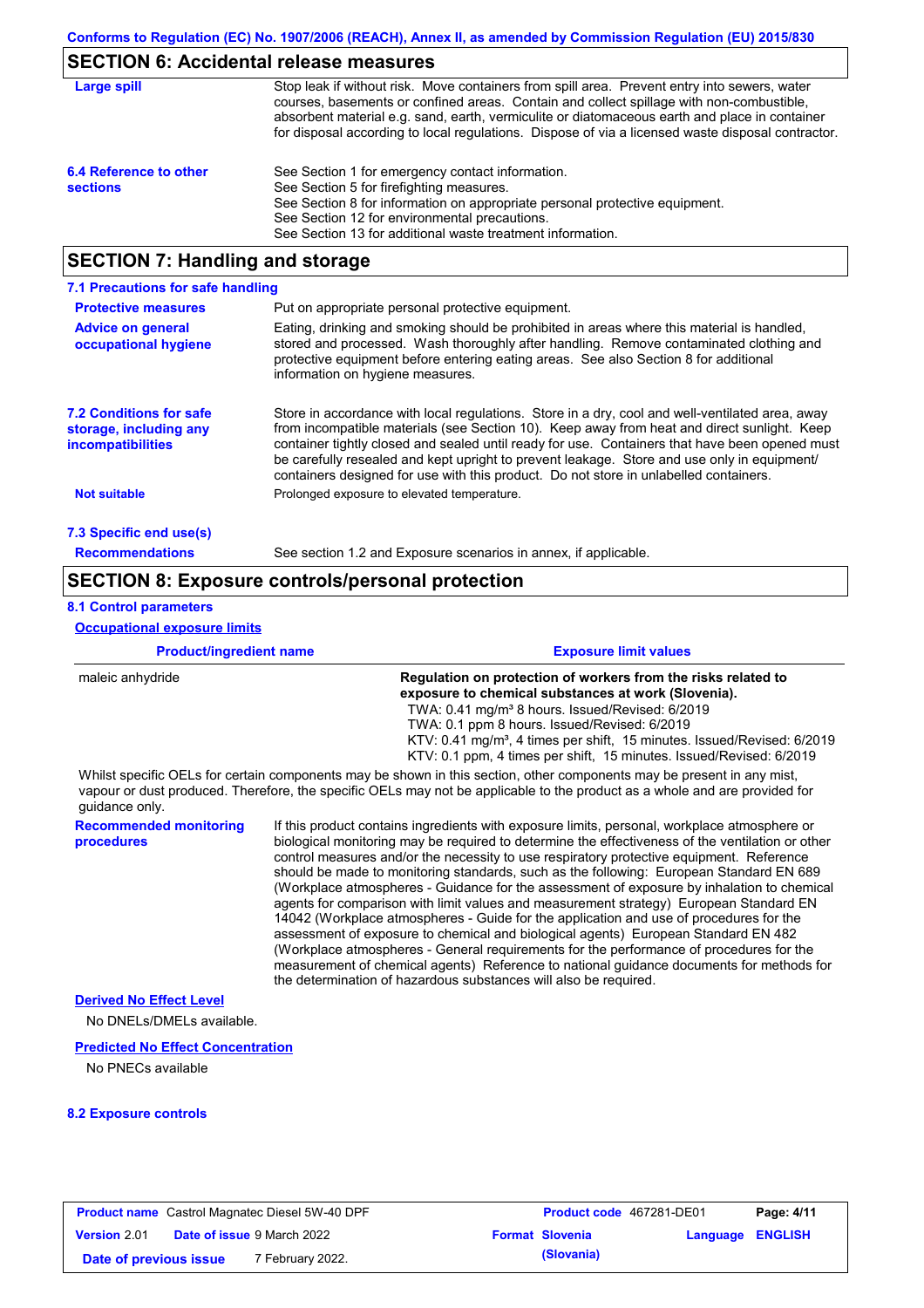# **SECTION 8: Exposure controls/personal protection**

| <b>Appropriate engineering</b><br><b>controls</b> | Provide exhaust ventilation or other engineering controls to keep the relevant airborne<br>concentrations below their respective occupational exposure limits.<br>All activities involving chemicals should be assessed for their risks to health, to ensure<br>exposures are adequately controlled. Personal protective equipment should only be considered<br>after other forms of control measures (e.g. engineering controls) have been suitably evaluated.<br>Personal protective equipment should conform to appropriate standards, be suitable for use, be<br>kept in good condition and properly maintained.<br>Your supplier of personal protective equipment should be consulted for advice on selection and<br>appropriate standards. For further information contact your national organisation for standards.<br>The final choice of protective equipment will depend upon a risk assessment. It is important to<br>ensure that all items of personal protective equipment are compatible. |  |  |  |  |  |
|---------------------------------------------------|---------------------------------------------------------------------------------------------------------------------------------------------------------------------------------------------------------------------------------------------------------------------------------------------------------------------------------------------------------------------------------------------------------------------------------------------------------------------------------------------------------------------------------------------------------------------------------------------------------------------------------------------------------------------------------------------------------------------------------------------------------------------------------------------------------------------------------------------------------------------------------------------------------------------------------------------------------------------------------------------------------|--|--|--|--|--|
| <b>Individual protection measures</b>             |                                                                                                                                                                                                                                                                                                                                                                                                                                                                                                                                                                                                                                                                                                                                                                                                                                                                                                                                                                                                         |  |  |  |  |  |
| <b>Hygiene measures</b>                           | Wash hands, forearms and face thoroughly after handling chemical products, before eating,<br>smoking and using the lavatory and at the end of the working period. Ensure that eyewash<br>stations and safety showers are close to the workstation location.                                                                                                                                                                                                                                                                                                                                                                                                                                                                                                                                                                                                                                                                                                                                             |  |  |  |  |  |
| <b>Respiratory protection</b>                     | In case of insufficient ventilation, wear suitable respiratory equipment.<br>The correct choice of respiratory protection depends upon the chemicals being handled, the<br>conditions of work and use, and the condition of the respiratory equipment. Safety procedures<br>should be developed for each intended application. Respiratory protection equipment should<br>therefore be chosen in consultation with the supplier/manufacturer and with a full assessment<br>of the working conditions.                                                                                                                                                                                                                                                                                                                                                                                                                                                                                                   |  |  |  |  |  |
| <b>Eye/face protection</b>                        | Safety glasses with side shields.                                                                                                                                                                                                                                                                                                                                                                                                                                                                                                                                                                                                                                                                                                                                                                                                                                                                                                                                                                       |  |  |  |  |  |
| <b>Skin protection</b>                            |                                                                                                                                                                                                                                                                                                                                                                                                                                                                                                                                                                                                                                                                                                                                                                                                                                                                                                                                                                                                         |  |  |  |  |  |
| <b>Hand protection</b>                            | <b>General Information:</b>                                                                                                                                                                                                                                                                                                                                                                                                                                                                                                                                                                                                                                                                                                                                                                                                                                                                                                                                                                             |  |  |  |  |  |
|                                                   | Because specific work environments and material handling practices vary, safety procedures<br>should be developed for each intended application. The correct choice of protective gloves<br>depends upon the chemicals being handled, and the conditions of work and use. Most gloves<br>provide protection for only a limited time before they must be discarded and replaced (even the<br>best chemically resistant gloves will break down after repeated chemical exposures).                                                                                                                                                                                                                                                                                                                                                                                                                                                                                                                        |  |  |  |  |  |
|                                                   | Gloves should be chosen in consultation with the supplier / manufacturer and taking account of<br>a full assessment of the working conditions.                                                                                                                                                                                                                                                                                                                                                                                                                                                                                                                                                                                                                                                                                                                                                                                                                                                          |  |  |  |  |  |
|                                                   | Recommended: Nitrile gloves.<br><b>Breakthrough time:</b>                                                                                                                                                                                                                                                                                                                                                                                                                                                                                                                                                                                                                                                                                                                                                                                                                                                                                                                                               |  |  |  |  |  |
|                                                   | Breakthrough time data are generated by glove manufacturers under laboratory test conditions<br>and represent how long a glove can be expected to provide effective permeation resistance. It<br>is important when following breakthrough time recommendations that actual workplace<br>conditions are taken into account. Always consult with your glove supplier for up-to-date<br>technical information on breakthrough times for the recommended glove type.<br>Our recommendations on the selection of gloves are as follows:                                                                                                                                                                                                                                                                                                                                                                                                                                                                      |  |  |  |  |  |
|                                                   | Continuous contact:                                                                                                                                                                                                                                                                                                                                                                                                                                                                                                                                                                                                                                                                                                                                                                                                                                                                                                                                                                                     |  |  |  |  |  |
|                                                   | Gloves with a minimum breakthrough time of 240 minutes, or >480 minutes if suitable gloves<br>can be obtained.<br>If suitable gloves are not available to offer that level of protection, gloves with shorter<br>breakthrough times may be acceptable as long as appropriate glove maintenance and<br>replacement regimes are determined and adhered to.                                                                                                                                                                                                                                                                                                                                                                                                                                                                                                                                                                                                                                                |  |  |  |  |  |
|                                                   | Short-term / splash protection:                                                                                                                                                                                                                                                                                                                                                                                                                                                                                                                                                                                                                                                                                                                                                                                                                                                                                                                                                                         |  |  |  |  |  |
|                                                   | Recommended breakthrough times as above.<br>It is recognised that for short-term, transient exposures, gloves with shorter breakthrough times<br>may commonly be used. Therefore, appropriate maintenance and replacement regimes must<br>be determined and rigorously followed.                                                                                                                                                                                                                                                                                                                                                                                                                                                                                                                                                                                                                                                                                                                        |  |  |  |  |  |
|                                                   | <b>Glove Thickness:</b>                                                                                                                                                                                                                                                                                                                                                                                                                                                                                                                                                                                                                                                                                                                                                                                                                                                                                                                                                                                 |  |  |  |  |  |
|                                                   | For general applications, we recommend gloves with a thickness typically greater than 0.35 mm.                                                                                                                                                                                                                                                                                                                                                                                                                                                                                                                                                                                                                                                                                                                                                                                                                                                                                                          |  |  |  |  |  |
|                                                   | It should be emphasised that glove thickness is not necessarily a good predictor of glove<br>resistance to a specific chemical, as the permeation efficiency of the glove will be dependent<br>on the exact composition of the glove material. Therefore, glove selection should also be based<br>on consideration of the task requirements and knowledge of breakthrough times.<br>Glove thickness may also vary depending on the glove manufacturer, the glove type and the<br>glove model. Therefore, the manufacturers' technical data should always be taken into account<br>to ensure selection of the most appropriate glove for the task.                                                                                                                                                                                                                                                                                                                                                       |  |  |  |  |  |

| <b>Product name</b> Castrol Magnatec Diesel 5W-40 DPF |  | <b>Product code</b> 467281-DE01   | Page: 5/11 |                        |                  |  |
|-------------------------------------------------------|--|-----------------------------------|------------|------------------------|------------------|--|
| <b>Version 2.01</b>                                   |  | <b>Date of issue 9 March 2022</b> |            | <b>Format Slovenia</b> | Language ENGLISH |  |
| Date of previous issue                                |  | 7 February 2022.                  |            | (Slovania)             |                  |  |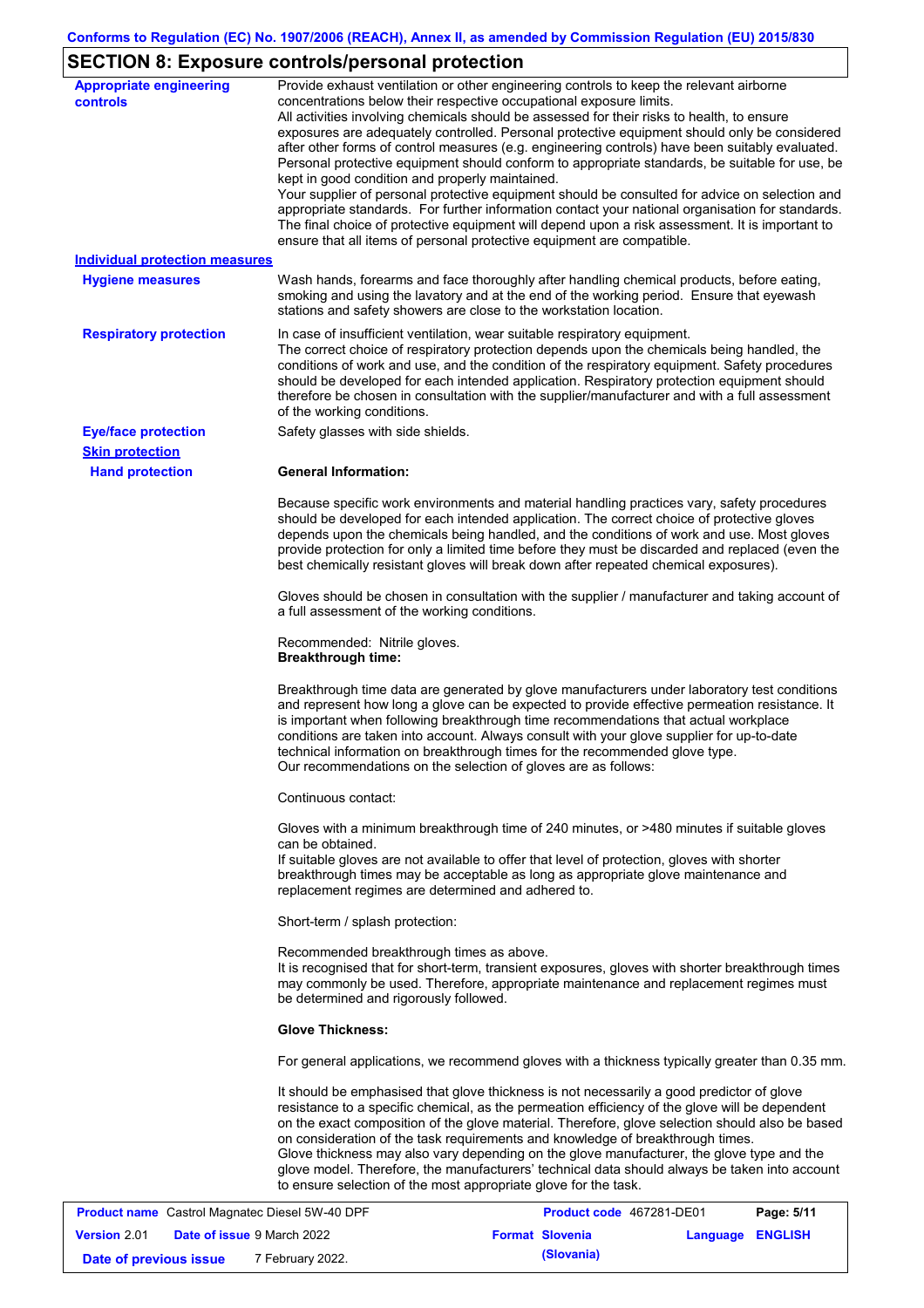# **SECTION 8: Exposure controls/personal protection**

|                                           | Note: Depending on the activity being conducted, gloves of varying thickness may be required<br>for specific tasks. For example:                                                                                                                                                                                                                                                                                                                                                                                                                                                                                                                                                      |
|-------------------------------------------|---------------------------------------------------------------------------------------------------------------------------------------------------------------------------------------------------------------------------------------------------------------------------------------------------------------------------------------------------------------------------------------------------------------------------------------------------------------------------------------------------------------------------------------------------------------------------------------------------------------------------------------------------------------------------------------|
|                                           | • Thinner gloves (down to 0.1 mm or less) may be required where a high degree of manual<br>dexterity is needed. However, these gloves are only likely to give short duration protection and<br>would normally be just for single use applications, then disposed of.                                                                                                                                                                                                                                                                                                                                                                                                                  |
|                                           | • Thicker gloves (up to 3 mm or more) may be required where there is a mechanical (as well<br>as a chemical) risk i.e. where there is abrasion or puncture potential.                                                                                                                                                                                                                                                                                                                                                                                                                                                                                                                 |
| <b>Skin and body</b>                      | Use of protective clothing is good industrial practice.<br>Personal protective equipment for the body should be selected based on the task being<br>performed and the risks involved and should be approved by a specialist before handling this<br>product.<br>Cotton or polyester/cotton overalls will only provide protection against light superficial<br>contamination that will not soak through to the skin. Overalls should be laundered on a regular<br>basis. When the risk of skin exposure is high (e.g. when cleaning up spillages or if there is a<br>risk of splashing) then chemical resistant aprons and/or impervious chemical suits and boots<br>will be required. |
| <b>Refer to standards:</b>                | Respiratory protection: EN 529<br>Gloves: EN 420, EN 374<br>Eye protection: EN 166<br>Filtering half-mask: EN 149<br>Filtering half-mask with valve: EN 405<br>Half-mask: EN 140 plus filter<br>Full-face mask: EN 136 plus filter<br>Particulate filters: EN 143<br>Gas/combined filters: EN 14387                                                                                                                                                                                                                                                                                                                                                                                   |
| <b>Environmental exposure</b><br>controls | Emissions from ventilation or work process equipment should be checked to ensure they<br>comply with the requirements of environmental protection legislation. In some cases, fume<br>scrubbers, filters or engineering modifications to the process equipment will be necessary to<br>reduce emissions to acceptable levels.                                                                                                                                                                                                                                                                                                                                                         |

# **SECTION 9: Physical and chemical properties**

The conditions of measurement of all properties are at standard temperature and pressure unless otherwise indicated.

### **9.1 Information on basic physical and chemical properties**

| <b>Appearance</b>                                      |                                                              |           |         |                         |          |                          |                         |                |
|--------------------------------------------------------|--------------------------------------------------------------|-----------|---------|-------------------------|----------|--------------------------|-------------------------|----------------|
| <b>Physical state</b>                                  | Liquid.                                                      |           |         |                         |          |                          |                         |                |
| <b>Colour</b>                                          | Amber.                                                       |           |         |                         |          |                          |                         |                |
| <b>Odour</b>                                           | Not available.                                               |           |         |                         |          |                          |                         |                |
| <b>Odour threshold</b>                                 | Not available.                                               |           |         |                         |          |                          |                         |                |
| pH                                                     | Not applicable.                                              |           |         |                         |          |                          |                         |                |
| <b>Melting point/freezing point</b>                    | Not available.                                               |           |         |                         |          |                          |                         |                |
| Initial boiling point and boiling<br>range             | Not available.                                               |           |         |                         |          |                          |                         |                |
| <b>Pour point</b>                                      | $-42 °C$                                                     |           |         |                         |          |                          |                         |                |
| <b>Flash point</b>                                     | Closed cup: 203°C (397.4°F) [Pensky-Martens]                 |           |         |                         |          |                          |                         |                |
| <b>Evaporation rate</b>                                | Not available.                                               |           |         |                         |          |                          |                         |                |
| <b>Flammability (solid, gas)</b>                       | Not available.                                               |           |         |                         |          |                          |                         |                |
| <b>Upper/lower flammability or</b><br>explosive limits | Not available.                                               |           |         |                         |          |                          |                         |                |
| <b>Vapour pressure</b>                                 | Not available.                                               |           |         |                         |          |                          |                         |                |
|                                                        |                                                              |           |         | Vapour Pressure at 20°C |          |                          | Vapour pressure at 50°C |                |
|                                                        | <b>Ingredient name</b>                                       | mm Hg kPa |         | <b>Method</b>           | mm<br>Hg | kPa                      | <b>Method</b>           |                |
|                                                        | Distillates (petroleum),<br>hydrotreated heavy<br>paraffinic | < 0.08    | < 0.011 | <b>ASTM D 5191</b>      |          |                          |                         |                |
|                                                        | Distillates (petroleum),<br>hydrotreated heavy<br>paraffinic | < 0.08    | < 0.011 | <b>ASTM D 5191</b>      |          |                          |                         |                |
| <b>Vapour density</b>                                  | Not available.                                               |           |         |                         |          |                          |                         |                |
| <b>Product name</b> Castrol Magnatec Diesel 5W-40 DPF  |                                                              |           |         |                         |          | Product code 467281-DE01 |                         | Page: 6/11     |
|                                                        |                                                              |           |         |                         |          |                          |                         |                |
| Version 2.01<br>Date of issue 9 March 2022             |                                                              |           |         | <b>Format Slovenia</b>  |          |                          |                         | <b>ENGLISH</b> |
| Date of previous issue                                 | 7 February 2022.                                             |           |         | (Slovania)              |          |                          | Language                |                |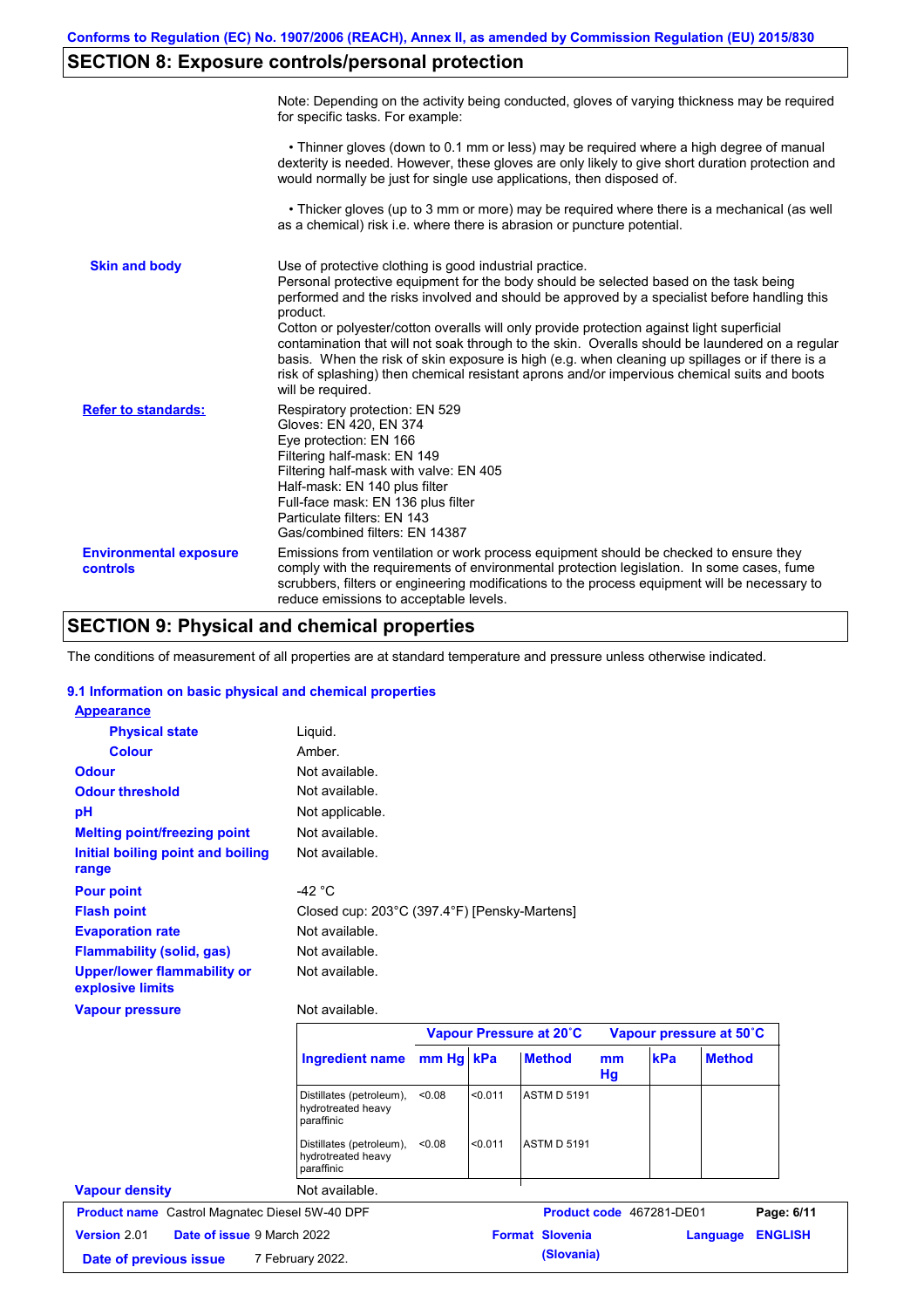# **SECTION 9: Physical and chemical properties**

| <b>Relative density</b>                           | Not available.                                                                                                                                    |
|---------------------------------------------------|---------------------------------------------------------------------------------------------------------------------------------------------------|
| <b>Density</b>                                    | <1000 kg/m <sup>3</sup> (<1 g/cm <sup>3</sup> ) at 15 <sup>°</sup> C                                                                              |
| Solubility(ies)                                   | insoluble in water.                                                                                                                               |
| <b>Partition coefficient: n-octanol/</b><br>water | Not applicable.                                                                                                                                   |
| <b>Auto-ignition temperature</b>                  | Not available.                                                                                                                                    |
| <b>Decomposition temperature</b>                  | Not available.                                                                                                                                    |
| <b>Viscosity</b>                                  | Kinematic: 75.5 mm <sup>2</sup> /s (75.5 cSt) at 40 $^{\circ}$ C<br>Kinematic: 12.8 to 16 mm <sup>2</sup> /s (12.8 to 16 cSt) at 100 $^{\circ}$ C |
| <b>Explosive properties</b>                       | Not available.                                                                                                                                    |
| <b>Oxidising properties</b>                       | Not available.                                                                                                                                    |
| <b>Particle characteristics</b>                   |                                                                                                                                                   |
| <b>Median particle size</b>                       | Not applicable.                                                                                                                                   |

**9.2 Other information**

```
No additional information.
```
# **SECTION 10: Stability and reactivity**

| <b>10.1 Reactivity</b>                            | No specific test data available for this product. Refer to Conditions to avoid and Incompatible<br>materials for additional information.                                |  |  |  |
|---------------------------------------------------|-------------------------------------------------------------------------------------------------------------------------------------------------------------------------|--|--|--|
| <b>10.2 Chemical stability</b>                    | The product is stable.                                                                                                                                                  |  |  |  |
| <b>10.3 Possibility of</b><br>hazardous reactions | Under normal conditions of storage and use, hazardous reactions will not occur.<br>Under normal conditions of storage and use, hazardous polymerisation will not occur. |  |  |  |
| <b>10.4 Conditions to avoid</b>                   | Avoid all possible sources of ignition (spark or flame).                                                                                                                |  |  |  |
| 10.5 Incompatible materials                       | Reactive or incompatible with the following materials: oxidising materials.                                                                                             |  |  |  |
| <b>10.6 Hazardous</b><br>decomposition products   | Under normal conditions of storage and use, hazardous decomposition products should not be<br>produced.                                                                 |  |  |  |

### **SECTION 11: Toxicological information**

### **11.1 Information on toxicological effects**

### **Acute toxicity estimates**

| <b>Product/ingredient name</b>                                                                         |                                                                                                                     | Oral (mg/<br>kg) | <b>Dermal</b><br>(mg/kg)                                      | <b>Inhalation</b><br>(gases)<br>(ppm) | <b>Inhalation</b><br>(vapours)<br>(mg/l) | <b>Inhalation</b><br>(dusts<br>and mists)<br>(mg/l) |                |
|--------------------------------------------------------------------------------------------------------|---------------------------------------------------------------------------------------------------------------------|------------------|---------------------------------------------------------------|---------------------------------------|------------------------------------------|-----------------------------------------------------|----------------|
| maleic anhydride                                                                                       |                                                                                                                     | 500              | N/A                                                           | N/A                                   | N/A                                      | N/A                                                 |                |
| <b>Information on likely</b><br>Routes of entry anticipated: Dermal, Inhalation.<br>routes of exposure |                                                                                                                     |                  |                                                               |                                       |                                          |                                                     |                |
| <b>Potential acute health effects</b>                                                                  |                                                                                                                     |                  |                                                               |                                       |                                          |                                                     |                |
| <b>Inhalation</b>                                                                                      | Exposure to decomposition products may cause a health hazard. Serious effects may be<br>delayed following exposure. |                  |                                                               |                                       |                                          |                                                     |                |
| <b>Ingestion</b>                                                                                       | No known significant effects or critical hazards.                                                                   |                  |                                                               |                                       |                                          |                                                     |                |
| <b>Skin contact</b>                                                                                    |                                                                                                                     |                  | Defatting to the skin. May cause skin dryness and irritation. |                                       |                                          |                                                     |                |
| <b>Eye contact</b>                                                                                     | No known significant effects or critical hazards.                                                                   |                  |                                                               |                                       |                                          |                                                     |                |
| Symptoms related to the physical, chemical and toxicological characteristics                           |                                                                                                                     |                  |                                                               |                                       |                                          |                                                     |                |
| <b>Inhalation</b>                                                                                      | No specific data.                                                                                                   |                  |                                                               |                                       |                                          |                                                     |                |
| <b>Ingestion</b>                                                                                       | No specific data.                                                                                                   |                  |                                                               |                                       |                                          |                                                     |                |
| <b>Skin contact</b>                                                                                    | Adverse symptoms may include the following:<br>irritation<br>dryness<br>cracking                                    |                  |                                                               |                                       |                                          |                                                     |                |
| <b>Eye contact</b>                                                                                     | No specific data.                                                                                                   |                  |                                                               |                                       |                                          |                                                     |                |
| Delayed and immediate effects as well as chronic effects from short and long-term exposure             |                                                                                                                     |                  |                                                               |                                       |                                          |                                                     |                |
| <b>Product name</b> Castrol Magnatec Diesel 5W-40 DPF                                                  |                                                                                                                     |                  |                                                               | Product code 467281-DE01              |                                          |                                                     | Page: 7/11     |
| Version 2.01<br>Date of issue 9 March 2022                                                             |                                                                                                                     |                  | <b>Format Slovenia</b>                                        |                                       |                                          | Language                                            | <b>ENGLISH</b> |
| Date of previous issue                                                                                 | 7 February 2022.                                                                                                    |                  |                                                               | (Slovania)                            |                                          |                                                     |                |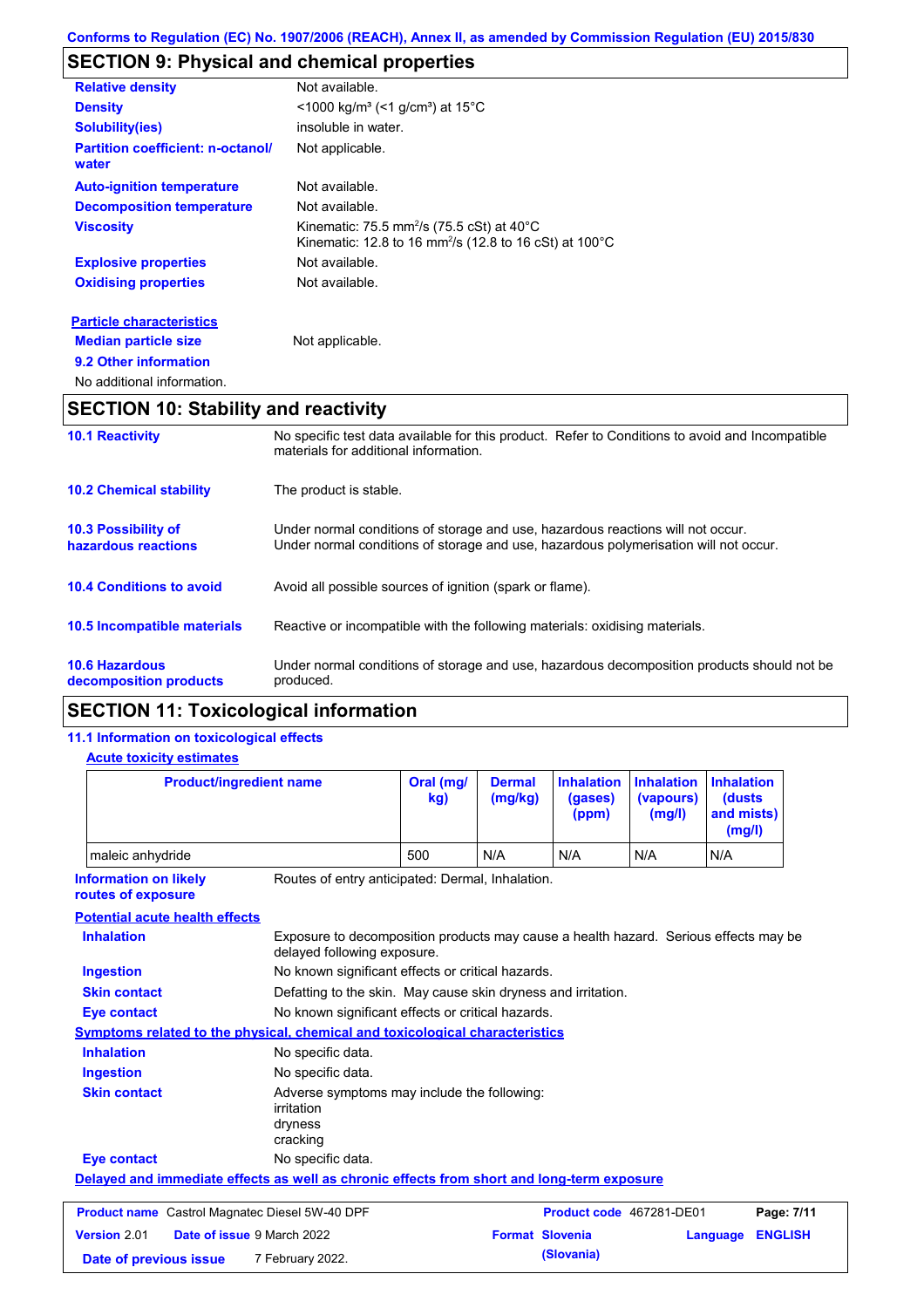### **SECTION 11: Toxicological information**

| <b>Inhalation</b>                       | Overexposure to the inhalation of airborne droplets or aerosols may cause irritation of the<br>respiratory tract.                                                                                                                                                                                                                                                                                        |  |  |  |
|-----------------------------------------|----------------------------------------------------------------------------------------------------------------------------------------------------------------------------------------------------------------------------------------------------------------------------------------------------------------------------------------------------------------------------------------------------------|--|--|--|
| <b>Ingestion</b>                        | Ingestion of large quantities may cause nausea and diarrhoea.                                                                                                                                                                                                                                                                                                                                            |  |  |  |
| <b>Skin contact</b>                     | Prolonged or repeated contact can defat the skin and lead to irritation and/or dermatitis.                                                                                                                                                                                                                                                                                                               |  |  |  |
| Eye contact                             | Potential risk of transient stinging or redness if accidental eye contact occurs.                                                                                                                                                                                                                                                                                                                        |  |  |  |
| <b>Potential chronic health effects</b> |                                                                                                                                                                                                                                                                                                                                                                                                          |  |  |  |
| General                                 | USED ENGINE OILS<br>Combustion products resulting from the operation of internal combustion engines contaminate<br>engine oils during use. Used engine oil may contain hazardous components which have the<br>potential to cause skin cancer. Frequent or prolonged contact with all types and makes of used<br>engine oil must therefore be avoided and a high standard of personal hygiene maintained. |  |  |  |
| <b>Carcinogenicity</b>                  | No known significant effects or critical hazards.                                                                                                                                                                                                                                                                                                                                                        |  |  |  |
| <b>Mutagenicity</b>                     | No known significant effects or critical hazards.                                                                                                                                                                                                                                                                                                                                                        |  |  |  |
| <b>Developmental effects</b>            | No known significant effects or critical hazards.                                                                                                                                                                                                                                                                                                                                                        |  |  |  |
| <b>Fertility effects</b>                | No known significant effects or critical hazards.                                                                                                                                                                                                                                                                                                                                                        |  |  |  |

# **SECTION 12: Ecological information**

```
12.1 Toxicity
```
**Environmental hazards** Not classified as dangerous

#### **12.2 Persistence and degradability**

Expected to be biodegradable.

#### **12.3 Bioaccumulative potential**

This product is not expected to bioaccumulate through food chains in the environment.

| <b>12.4 Mobility in soil</b>                                  |                                                                      |
|---------------------------------------------------------------|----------------------------------------------------------------------|
| <b>Soil/water partition</b><br>coefficient (K <sub>oc</sub> ) | Not available.                                                       |
| <b>Mobility</b>                                               | Spillages may penetrate the soil causing ground water contamination. |

### **12.5 Results of PBT and vPvB assessment**

Product does not meet the criteria for PBT or vPvB according to Regulation (EC) No. 1907/2006, Annex XIII.

### **12.6 Other adverse effects**

Spills may form a film on water surfaces causing physical damage to organisms. Oxygen transfer could also be impaired. **Other ecological information**

### **SECTION 13: Disposal considerations**

### **13.1 Waste treatment methods**

#### **Product**

**Methods of disposal**

Where possible, arrange for product to be recycled. Dispose of via an authorised person/ licensed waste disposal contractor in accordance with local regulations.

### **European waste catalogue (EWC) Hazardous waste** Yes.

| Waste code | <b>Waste designation</b>                                         |
|------------|------------------------------------------------------------------|
| $130205*$  | Imineral-based non-chlorinated engine, gear and lubricating oils |

However, deviation from the intended use and/or the presence of any potential contaminants may require an alternative waste disposal code to be assigned by the end user.

**Packaging**

| <b>Fachayling</b>                                     |                                                                                                                                                                                                                                                                                                                                                                                    |                          |          |                |
|-------------------------------------------------------|------------------------------------------------------------------------------------------------------------------------------------------------------------------------------------------------------------------------------------------------------------------------------------------------------------------------------------------------------------------------------------|--------------------------|----------|----------------|
| <b>Methods of disposal</b>                            | Where possible, arrange for product to be recycled. Dispose of via an authorised person/<br>licensed waste disposal contractor in accordance with local regulations.                                                                                                                                                                                                               |                          |          |                |
| <b>Special precautions</b>                            | This material and its container must be disposed of in a safe way. Empty containers or liners<br>may retain some product residues. Avoid dispersal of spilt material and runoff and contact with<br>soil, waterways, drains and sewers.<br>This product is classified as dangerous according to Slovenian waste treatment rules [Ur.l. RS,<br>No. 45/2000 as amended and adapted]. |                          |          |                |
| Slovenia - Hazardous waste                            |                                                                                                                                                                                                                                                                                                                                                                                    |                          |          |                |
| <b>References</b>                                     | Commission 2014/955/EU<br>Directive 2008/98/EC                                                                                                                                                                                                                                                                                                                                     |                          |          |                |
| <b>Product name</b> Castrol Magnatec Diesel 5W-40 DPF |                                                                                                                                                                                                                                                                                                                                                                                    | Product code 467281-DE01 |          | Page: 8/11     |
| Version 2.01<br>Date of issue 9 March 2022            |                                                                                                                                                                                                                                                                                                                                                                                    | <b>Format Slovenia</b>   | Language | <b>ENGLISH</b> |
| Date of previous issue                                | 7 February 2022.                                                                                                                                                                                                                                                                                                                                                                   | (Slovania)               |          |                |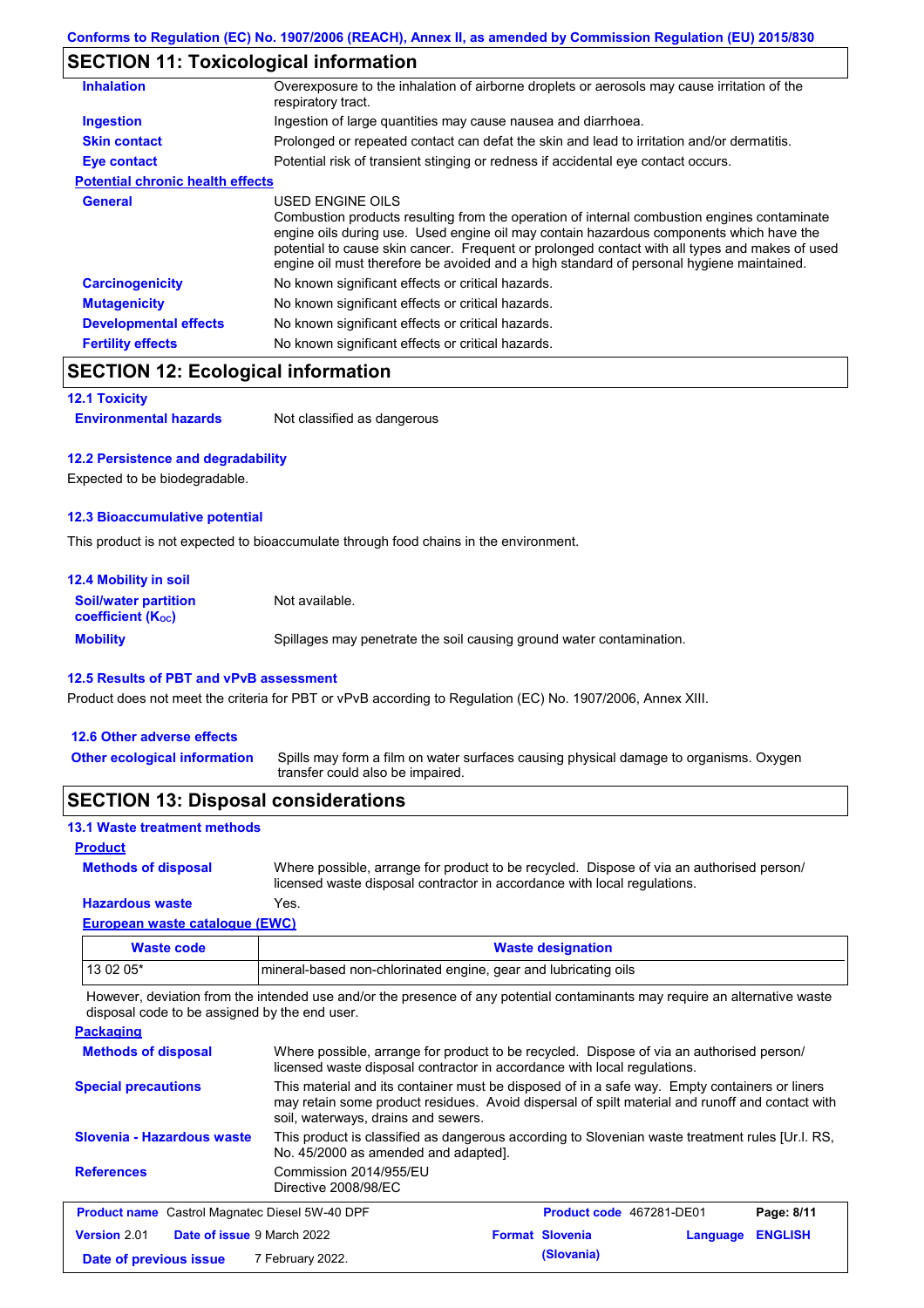#### - - - - - - - - - Not regulated. Not regulated. Not regulated. - - - **SECTION 14: Transport information ADR/RID IMDG IATA 14.1 UN number 14.2 UN proper shipping name 14.3 Transport hazard class(es) 14.4 Packing group ADN Additional information 14.5 Environmental hazards** No. 1980 | No. 1980 | No. 1980 | No. 1980 | No. 1980 | No. 1980 | No. 1980 | No. 1980 | No. 1980 | No. 1980 | Not regulated. - -<br>No. - -

**14.6 Special precautions for user** Not available.

#### **14.7 Transport in bulk according to IMO instruments**

**Version** 2.01

Not available.

### **SECTION 15: Regulatory information**

**Other regulations REACH Status** The company, as identified in Section 1, sells this product in the EU in compliance with the current requirements of REACH. **15.1 Safety, health and environmental regulations/legislation specific for the substance or mixture EU Regulation (EC) No. 1907/2006 (REACH) Annex XIV - List of substances subject to authorisation Substances of very high concern** None of the components are listed. All components are listed or exempted. All components are listed or exempted. At least one component is not listed. All components are listed or exempted. All components are active or exempted. All components are listed or exempted. At least one component is not listed. **United States inventory (TSCA 8b) Australia inventory (AIIC) Canada inventory China inventory (IECSC) Japan inventory (CSCL) Korea inventory (KECI) Philippines inventory (PICCS) Taiwan Chemical Substances Inventory (TCSI)** All components are listed or exempted. **Ozone depleting substances (1005/2009/EU)** Not listed. **Prior Informed Consent (PIC) (649/2012/EU)** None of the components are listed. **Annex XIV EU Regulation (EC) No. 1907/2006 (REACH) Annex XVII - Restrictions on the manufacture, placing on the market and use of certain dangerous substances, mixtures and articles** Not applicable. **Product name** Castrol Magnatec Diesel 5W-40 DPF **Product Code 467281-DE01 Page: 9/11** 

**Date of issue** 9 March 2022 **Format Slovenia Language ENGLISH Date of previous issue (Slovania)** 7 February 2022.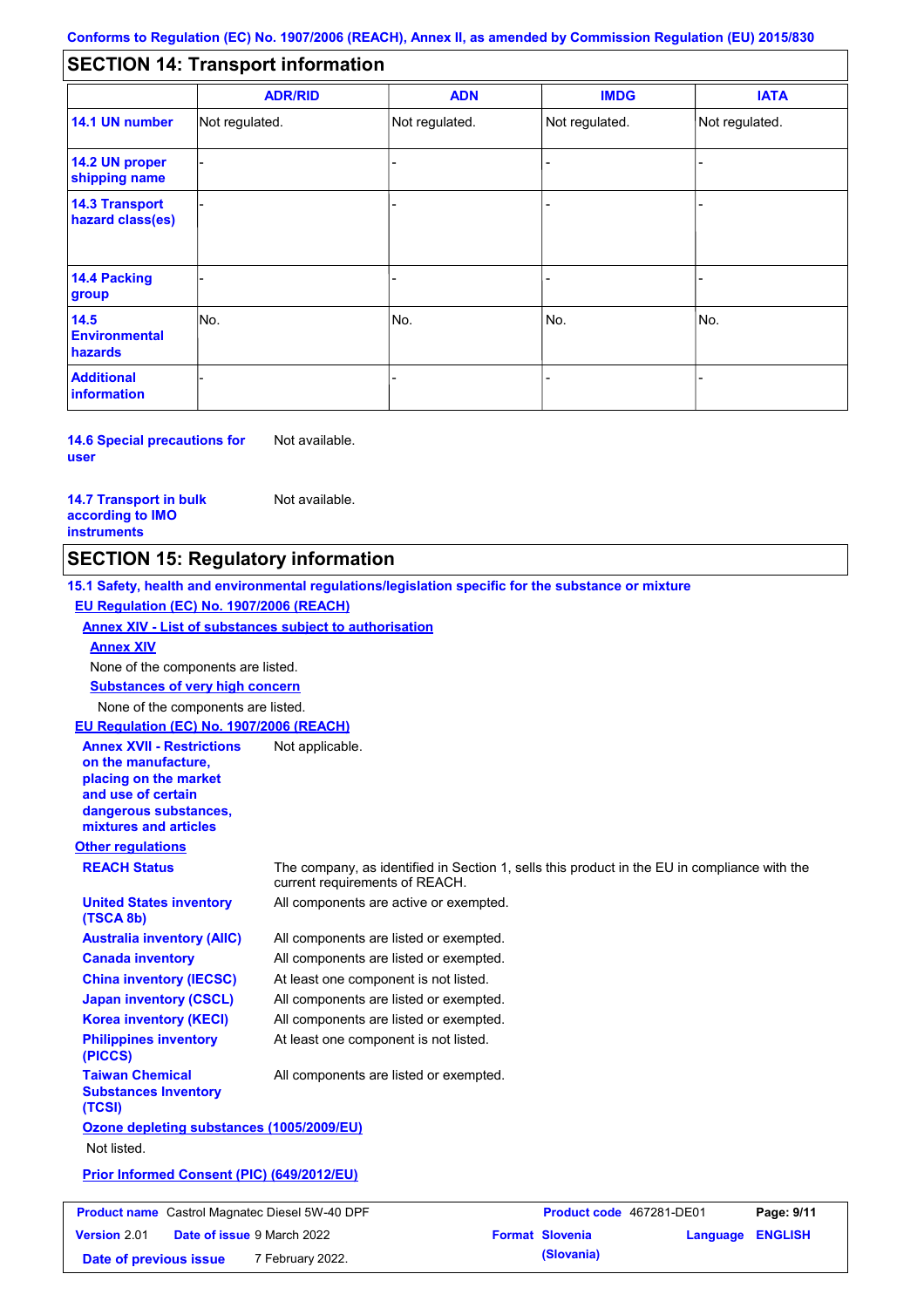# **SECTION 15: Regulatory information**

Not listed.

**Persistent Organic Pollutants** Not listed.

### **EU - Water framework directive - Priority substances**

None of the components are listed.

### **Seveso Directive**

This product is not controlled under the Seveso Directive.

| <b>15.2 Chemical safety</b> | A Chemical Safety Assessment has been carried out for one or more of the substances within  |
|-----------------------------|---------------------------------------------------------------------------------------------|
| assessment                  | this mixture. A Chemical Safety Assessment has not been carried out for the mixture itself. |

# **SECTION 16: Other information**

| <b>Abbreviations and acronyms</b> | ADN = European Provisions concerning the International Carriage of Dangerous Goods by                                                                    |
|-----------------------------------|----------------------------------------------------------------------------------------------------------------------------------------------------------|
|                                   | Inland Waterway<br>ADR = The European Agreement concerning the International Carriage of Dangerous Goods by                                              |
|                                   | Road                                                                                                                                                     |
|                                   | ATE = Acute Toxicity Estimate                                                                                                                            |
|                                   | <b>BCF</b> = Bioconcentration Factor                                                                                                                     |
|                                   | CAS = Chemical Abstracts Service                                                                                                                         |
|                                   | CLP = Classification, Labelling and Packaging Regulation [Regulation (EC) No. 1272/2008]                                                                 |
|                                   | CSA = Chemical Safety Assessment                                                                                                                         |
|                                   | CSR = Chemical Safety Report                                                                                                                             |
|                                   | DMEL = Derived Minimal Effect Level                                                                                                                      |
|                                   | DNEL = Derived No Effect Level                                                                                                                           |
|                                   | EINECS = European Inventory of Existing Commercial chemical Substances                                                                                   |
|                                   | ES = Exposure Scenario                                                                                                                                   |
|                                   | EUH statement = CLP-specific Hazard statement                                                                                                            |
|                                   | EWC = European Waste Catalogue                                                                                                                           |
|                                   | GHS = Globally Harmonized System of Classification and Labelling of Chemicals                                                                            |
|                                   | IATA = International Air Transport Association                                                                                                           |
|                                   | IBC = Intermediate Bulk Container                                                                                                                        |
|                                   | IMDG = International Maritime Dangerous Goods                                                                                                            |
|                                   | LogPow = logarithm of the octanol/water partition coefficient                                                                                            |
|                                   | MARPOL = International Convention for the Prevention of Pollution From Ships, 1973 as<br>modified by the Protocol of 1978. ("Marpol" = marine pollution) |
|                                   | OECD = Organisation for Economic Co-operation and Development                                                                                            |
|                                   | PBT = Persistent, Bioaccumulative and Toxic                                                                                                              |
|                                   | <b>PNEC</b> = Predicted No Effect Concentration                                                                                                          |
|                                   | REACH = Registration, Evaluation, Authorisation and Restriction of Chemicals Regulation                                                                  |
|                                   | [Regulation (EC) No. 1907/2006]                                                                                                                          |
|                                   | RID = The Regulations concerning the International Carriage of Dangerous Goods by Rail                                                                   |
|                                   | RRN = REACH Registration Number                                                                                                                          |
|                                   | SADT = Self-Accelerating Decomposition Temperature                                                                                                       |
|                                   | SVHC = Substances of Very High Concern                                                                                                                   |
|                                   | STOT-RE = Specific Target Organ Toxicity - Repeated Exposure                                                                                             |
|                                   | STOT-SE = Specific Target Organ Toxicity - Single Exposure                                                                                               |
|                                   | TWA = Time weighted average                                                                                                                              |
|                                   | $UN = United Nations$                                                                                                                                    |
|                                   | UVCB = Complex hydrocarbon substance                                                                                                                     |
|                                   | VOC = Volatile Organic Compound                                                                                                                          |
|                                   | vPvB = Very Persistent and Very Bioaccumulative                                                                                                          |
|                                   | Varies = may contain one or more of the following 64741-88-4 / RRN 01-2119488706-23,                                                                     |
|                                   | 64741-89-5 / RRN 01-2119487067-30, 64741-95-3 / RRN 01-2119487081-40, 64741-96-4/ RRN                                                                    |
|                                   | 01-2119483621-38, 64742-01-4 / RRN 01-2119488707-21, 64742-44-5 / RRN                                                                                    |
|                                   | 01-2119985177-24, 64742-45-6, 64742-52-5 / RRN 01-2119467170-45, 64742-53-6 / RRN                                                                        |
|                                   | 01-2119480375-34, 64742-54-7 / RRN 01-2119484627-25, 64742-55-8 / RRN                                                                                    |
|                                   | 01-2119487077-29, 64742-56-9 / RRN 01-2119480132-48, 64742-57-0 / RRN<br>01-2119489287-22, 64742-58-1, 64742-62-7 / RRN 01-2119480472-38, 64742-63-8,    |
|                                   | 64742-65-0 / RRN 01-2119471299-27, 64742-70-7 / RRN 01-2119487080-42, 72623-85-9 /                                                                       |
|                                   | RRN 01-2119555262-43, 72623-86-0 / RRN 01-2119474878-16, 72623-87-1 / RRN                                                                                |
|                                   | 01-2119474889-13                                                                                                                                         |
|                                   |                                                                                                                                                          |

### **Procedure used to derive the classification according to Regulation (EC) No. 1272/2008 [CLP/GHS]**

| <b>Classification</b>                                 | <b>Justification</b>                                 |  |  |  |
|-------------------------------------------------------|------------------------------------------------------|--|--|--|
| Not classified.                                       |                                                      |  |  |  |
| <b>Product name</b> Castrol Magnatec Diesel 5W-40 DPF | Product code 467281-DE01<br>Page: 10/11              |  |  |  |
| <b>Date of issue 9 March 2022</b><br>Version 2.01     | <b>Format Slovenia</b><br><b>ENGLISH</b><br>Language |  |  |  |
| 7 February 2022.<br>Date of previous issue            | (Slovania)                                           |  |  |  |